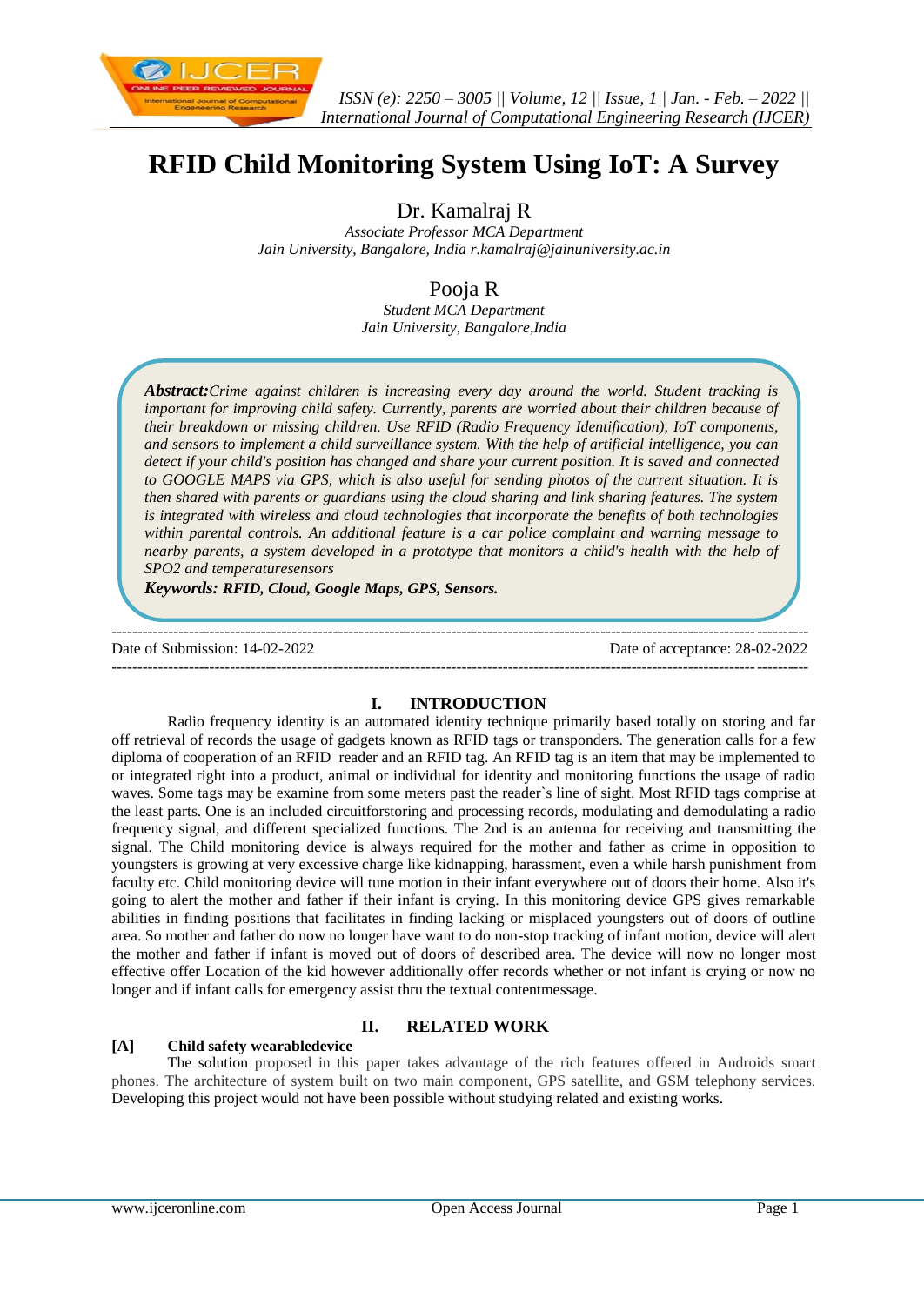It helps in tracking the parents to locate and monitor their children. If any abnormal values are read by the sensor then an SMS is sent to the parents mobile and an MMS indicating an image captured by the serial camera is also sent. The future scope of the work is to implement the IoT device which ensures the complete solution for child safety problems. They introduced a new hybrid approach of security application of child and measure the quantity of oxygen in present time there is a drastic increase in number of kidnapping.



#### **[B] SmartandSecureIOTBasedChild MonitoringSystem**

IOT is obtaining upgraded day by day at the same time its security is additionally upgraded. during this planned system, we have a tendency to are in the main specializing in child remote watching system also we are mistreatment the discover ion and ranging radiolocation measuring instrument| measuring system measuring device} devices also as obstacle sensors which is able to detect the alert when the kid enters the zone as an alternative, he/she is approaching towards harmful object then alert are given to the caretaker through the mobile using an alarm or notification. For sensing purpose, we are using Waterproof unhearable Obstacle detector that are placed within the straightforward case that's given to the babyinorder that case can provide aware of the caretaker through the mobile and for battery backup we have a tendency to are mistreatment solar array through that the energy will get keep within the care taker's shoes and this energy are addicted to the steps coated by the care taker. In this planned system a general methodology for fast peak detection is employed for depth/height measurement. First, the signals curve is equal divided and most and minima values in every segmentation are collected. The continual maximum and minima values are removed and every one pretend peaks are merged within the case of making certain true peaks remained. Experimental results showed that: compared with ancient methodologies, the planned method is additional correct and quicker in peak detection, and appropriate for a spread of waveforms. Keywords-: web of Things (IOT); peak detection algorithmic rule for sign detection mistreatment measuring device sensors algorithm. Introduction Among the large applications enabled by the IOT(Internet of Things), good and secure watching system may be a significantly vital one. IOT is obtaining upgrading day by day at the same time its security is additionally important. As IOT is that the huge construct it includes many varieties of subtopics within which we have a tendency to are acting on the little project named as "Smart and Secure IOT primarily based kid watching System". Main motive of this project is to unravel the issues of baby guardian and also secure the baby from coming into the zone. As before long because the baby enters the danger zone the guardian are notified through the assorted strategies either by SMS system or via the warning buzzers. Warning buzzers are divided in 3 types in step with the danger round-faced by the baby. Warning buzzers are also of various colored LED's. once the baby is close to the zone it'll alert the guardian by blinking with red diode and if the baby is way far away from the danger zone then yellow LED will blink similarly when baby is in intermediate of the danger zone inexperienced LED will specify the guardian. This project includes measuring device sensors, Wi-Fi module, image processing,temperaturesensors and show device. For in operation purpose we have a tendency to are connecting our device to the baby and alerts also as notifications are given to the guardians displaydevice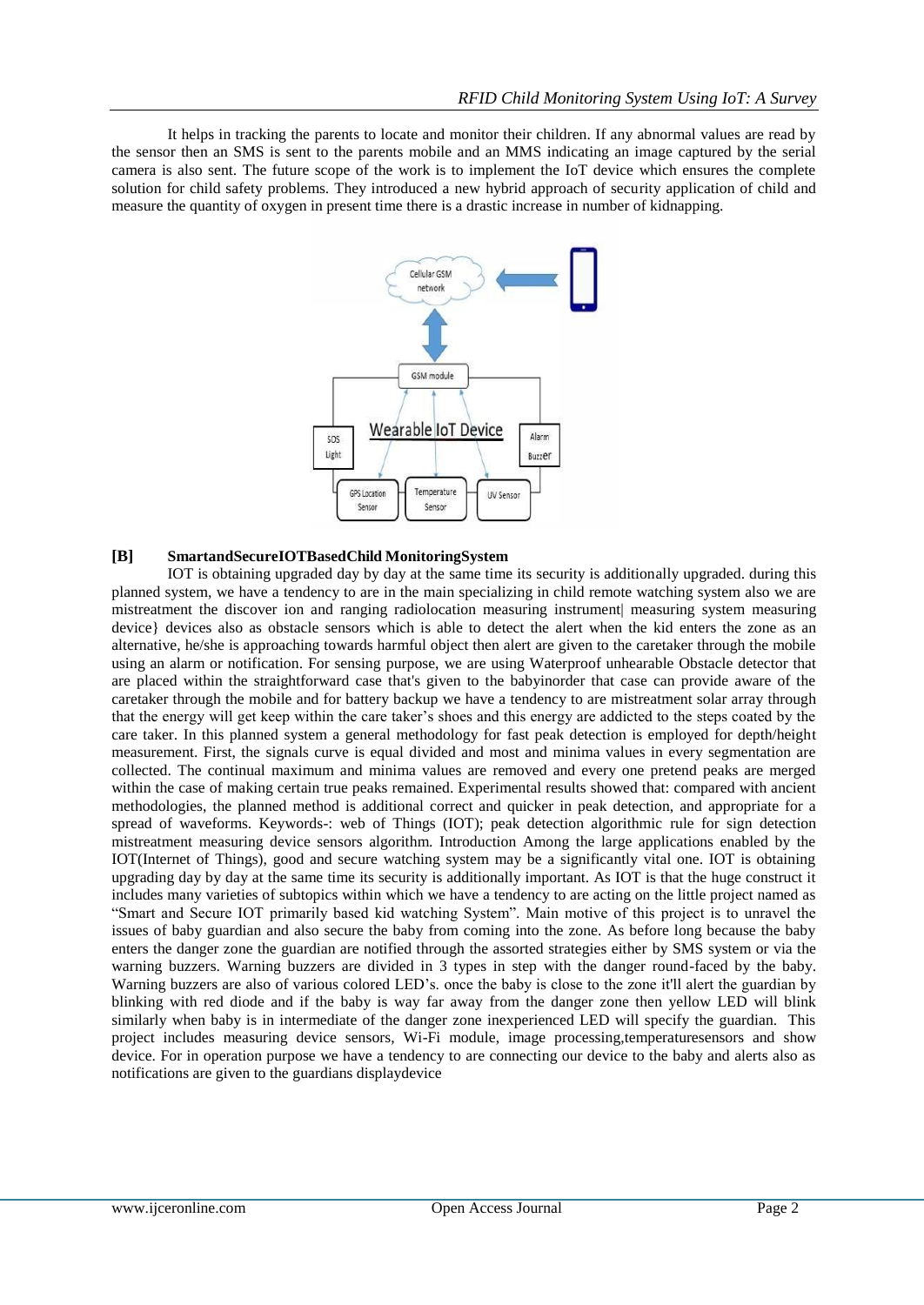

#### **[C] The role of children in the design of new technology, Behavior and Information Technology**

It represents a tracking system that can detect different dangers surrounding multiple children and seeks to reduce the limitations found in current systems. The designed system consists of two modules. Parent module and child module. When a child safety lock violation is detected, a specific sensor in the child module will generate a signal. This signal is sent from these sensors to the controller and through the transmitter to the higher level modules. This will make the necessary decisions and begin the steps to handle the violation. The parent can configure the system to operate indoors or outdoors, and depending on this choice, the parent module can calculate the distance between each child and its parent at any time. The Global Positioning System is used to calculate the outdoor distance, and the amplitude of the change in the RF signal is used to calculate the indoordistance.

#### **[D] Research on Mobile Location Service Design Based onAndroid**

This paper introduces the architecture and component models of Android and analyzes the anatomy of an Android application including the functions of Activity, Intent Receiver, Service, Content Provider, etc. supported Android, the look method of a location-based mobile service is then presented. the look example shows that it's really easy to implement self-location, to draw the driving trace, to perform queries, and to flexibly control the real-time map on Android. The Open Handset Alliance released the Google Android SDK on November 12, 2007 [1]. The conception of the Android platform is attracting more and more programmers in the mobile computing field. Android may be a package of software for mobile devices, including an OS, middleware, and core applications. The Android SDK provides powerful tools and APIs necessary to develop applications on the Android platform using the Java programing language. Android platform is of open system architecture, with versatile development and debugging environment, but also supports a spread of scalable user experiences, which has optimized graphics systems, rich media support, and a very powerful browser. It enables the reuse and replacement of components and efficient database support and supports various wireless communication means. It uses a Dalvik virtual machine heavily optimized for mobile devices. Android also supports GPS, Video Camera, compass, and 3d-accelerometer and provides rich APIs for map and site functions. Users can flexibly access, control, and process the free Google map and implement location-based mobile service in their mobile systems at an occasionalcost.